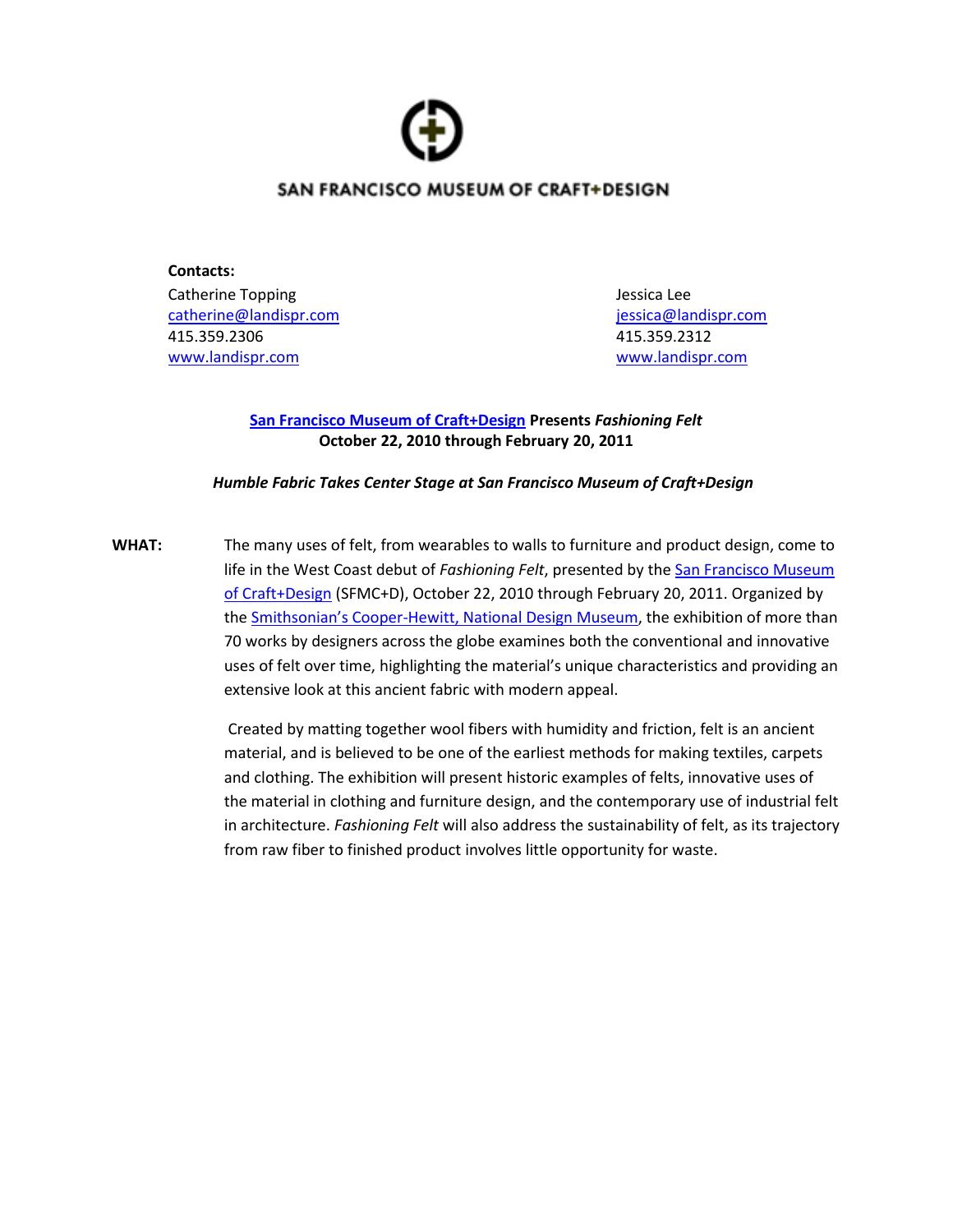





*Mosen, Mongolia for the Japanese Market (Late 19th Century). Wool, felted and shibori-dyed*

*A-Z Fiber Form: White Dress, Andrea Zittel (2002). Wool and two 3-inch skirt pins.*

*'Bless You' chair, Louise Campbell (1999). 10mm technical felt and 750 sheets of gelatin*

- **WHERE:** The San Francisco Museum of Craft+Design 550 Sutter Street San Francisco, CA, 94102
- **WHEN:** October 22, 2010 February 20, 2010
- **ADMISSION:** Free for members of SFMC+D \$5 for adults \$3 for youth ages 12 -18 Free to children under 12

# **FOR PUBLIC**

**INFO:** Visit [www.sfmcd.org,](http://www.sfmcd.org/) call the San Francisco Museum of Craft+Design at (415) 773-0303 or email [info@sfmcd.org.](mailto:info@sfmcd.org)

**MEDIA, PLEASE NOTE:** For high-resolution images, interviews with JoAnn Edwards, executive director of the San Francisco Museum of Craft+Design, or to attend/cover the show, please contact Jessica Lee at 415-359-2312[/jessica@landispr.com](mailto:jessica@landispr.com) or Catherine Topping at 415-359-2306[/catherine@landispr.com.](mailto:catherine@landispr.com)

### **About the San Francisco Museum of Craft+Design**

The San Francisco Museum of Craft+Design (SFMC+D) exhibits contemporary craft and design to encourage appreciation of both disciplines – and to highlight the strong connections between the two. Celebrating its fifth anniversary in October 2009, SFMC+D introduces visitors to work by artists and designers from the Bay Area and around the globe through exhibitions and related educational programs. The Museum is located at 550 Sutter Street in San Francisco and is open Tuesday through Saturday 10 a.m. – 5 p.m. To become a member, sponsor or for more information, please call 415-773 0303, emai[l info@sfmcd.org](mailto:info@sfmcd.org) or visi[t www.sfmcd.org.](http://www.sfmcd.org/)

### **About Fashioning Felt**

*Fashioning Felt* was organized by the Smithsonian's Cooper-Hewitt, National Design Museum. The Exhibition was made possible by the generous support of Maharam. Funding was also provided in part by The Coby Foundation, Ltd., Elise Jaffe + Jeffrey Brown, and the Mondriaan Foundation.